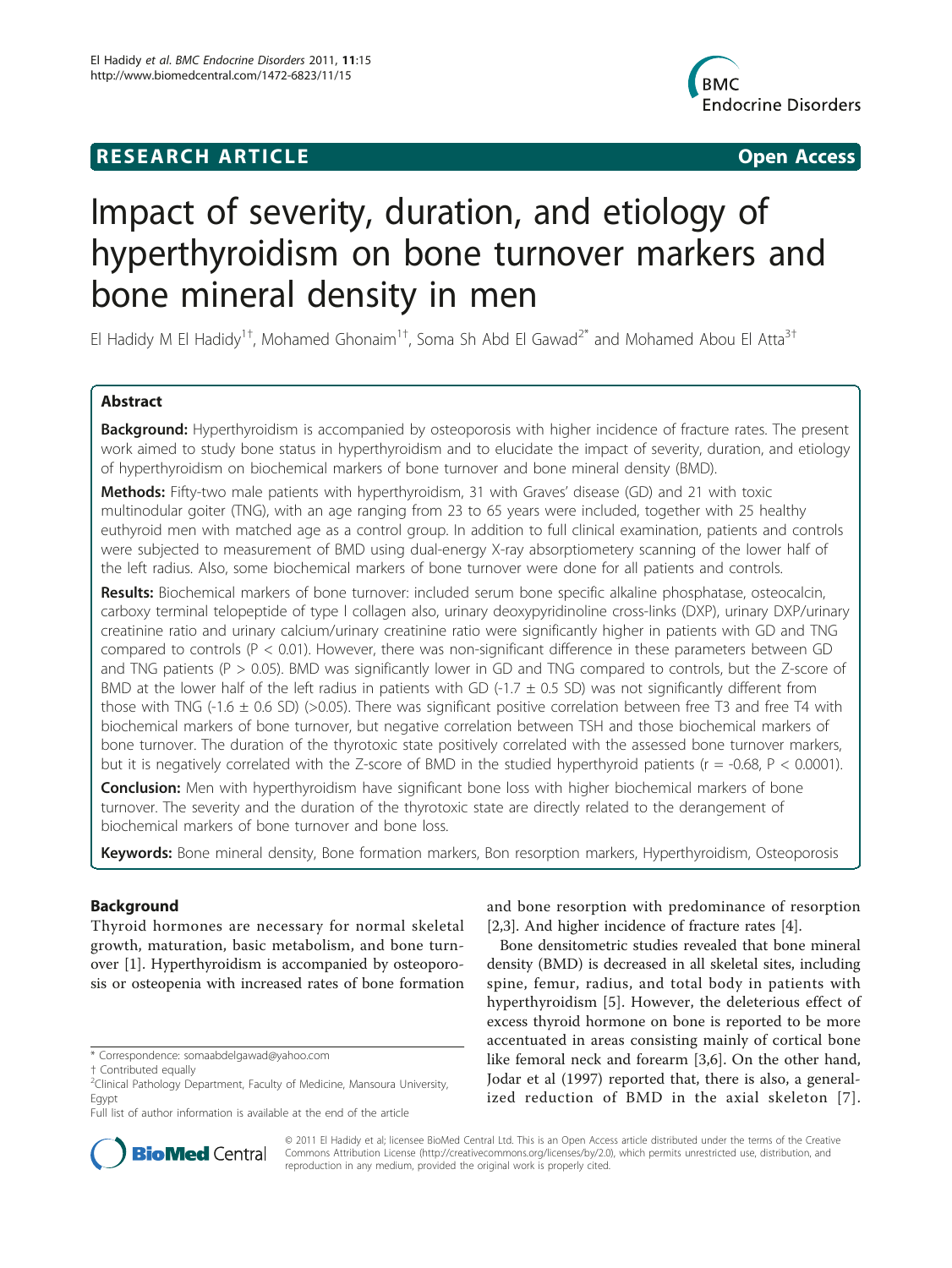However, assessment of bone mass in patients with hyperthyroidism is recommended in cortical bones than trabecular bones [[8\]](#page-5-0).

Biochemical markers that reflect remodeling or turnover of bone can be measured in urine or blood including resorption markers and formation markers [[9\]](#page-5-0). Resorption markers include tartrate resistant acid phosphatase, and products of bone breakdown as calcium and bone matrix degradation products like hydroxyproline, pyridinium cross-links, and telopeptides [[10\]](#page-5-0). Bone formation markers include alkaline phosphatase enzyme, and three products of bone matrix synthesis which are osteocalcin, amino-and carboxy-terminal procollagen l extension peptide [\[11,12\]](#page-5-0).

It is reported that bone resorption markers, as urinary pyridinoline and deoxypyridinoline are increased 7-8 times in hyperthyroidism more than age and sex matched controls [[13\]](#page-5-0). On the other hand, serum osteocalcin and bone-specific alkaline phosphatase, reflecting bone formation, were increased to a less degree compared to the increase of urinary pyridinoline cross-links, suggesting the imbalance between bone formation and resorption with subsequent bone loss in hyperthyroidism [[2](#page-5-0),[14](#page-6-0)].

There is paucity of data about the relation between the degree of hyperthyroidism, its duration, or its etiology and the resulting bone changes. The aim of the present study was to evaluate the bone mineral density and selected bone turnover markers in patients with hyperthyroidism, also to elucidate the impact of severity, duration and etiology of hyperthyroidism on these biochemical markers and bone mineral density.

# Methods

# Subjects

This work included 52 male patients with hyperthyroidism, receiving antithyroid agents during a period of 1-7 years, having normal FT3, FT4 and TSH levels for at least 6 months prior to the study, among those who were attending the Endocrine Out Patients Clinic of Mansoura University Hospitals, 31 with toxic Graves' disease (GD) and 21 with toxic multinodular goiter (TNG). Their age ranged from 23 to 65 years. A control group of 25 healthy men with matched age were included, their age ranged from 25 to 63 years.

Exclusion criteria included: women to nullify the effect of gender on the bone status, patients with co-morbidity (hypo-and hyper parathyroidism, vitamin D deficiency, Cushing's disease, diabetic nephropathy, inflammatory bowel disease, malabsorptive disease or renal diseases) or on medication (steroid, bisphosphonates, calcium or vitamin D) influencing bone turnover. Also patients with history of previous surgery or radiotherapy to the thyroid gland were excluded.

All participants provided written informed consent after receiving oral and written information concerning the study. The study protocol was approved by local ethical committee of the hospital. All patients and controls were subjected to: Full clinical examination, thyroid function tests (serum free T3, free T4 and TSH), radioactive isotope scanning and uptake of the thyroid gland with Technicium 99.

# Methods

In all patients and controls bone mineral density (BMD) was determined by dual X-ray absorptiometry (DEXA, Hologic QDR 1000 Analyzer) of the lower half of the left radius as the non-dominant hand; data were expressed as a real density in  $g/m^2$  and as Z-score which is calculated by substracting the mean BMD of an age, ethnicity and sex matched reference population from the patients BMD and dividing the difference by the SD of the reference population.

Special biochemical assays included serum total calcium, phosphorus, total alkaline phosphatase, bone-specific alkaline phosphatase (B-ALP), osteocalcin (OC) and carboxy terminal telopeptide of type l collagen  $(\beta$ -CTx). Also, urinary calcium, urinary deoxypyridinoline (DXP) and urinary creatinine, were done for both patients and control.

Blood samples were drawn after an overnight fasting from patients and controls and sera were separated and divided into 2 plain tubes. Serum obtained from one of them was used for estimation of total calcium, phosphorus and total alkaline phosphatase using Roche Cobas Integra 400 plus analyzer, Germany[\[15](#page-6-0),[16\]](#page-6-0). The other tube was centrifuged at  $1500 \times g$  for 15 min then serum was stored frozen at -70°C until analysis of the following:

- Serum bone specific alkaline phosphatase (B-ALP) concentration was measured with a non-competitive enzyme immunoassay technique (Quidel Corporation, San Diego, CA, USA) [\[17](#page-6-0)].

- Serum free T3, free T4 and TSH levels were assayed by electrochemiluminescence immunoassay using Roche Elecsys 2010 immunoassay analyzer, Germany [[18](#page-6-0)].

- Serum osteocalcin was analyzed using an immunoenzymatic assay for quantitative measurement of intact human osteocalcin (h-ost) using a kit supplied by Biosource Europe S.A, Belgium, according to the method of Power and Fortell (1991) [\[19\]](#page-6-0).

- Serum carboxy terminal telopeptide of type l collagen  $(\beta$ -CTx) was assayed by electrochemiluminescence immunoassay using Roche Elecsys 2010 immunoassay analyzer, Germany [\[20](#page-6-0)].

At the same time, urine were collected for twenty four hours, urine volume measured then 10 ml was stored in Falcon tubes at -70°C until assay of urine calcium, creatinine and deoxypyridinoline.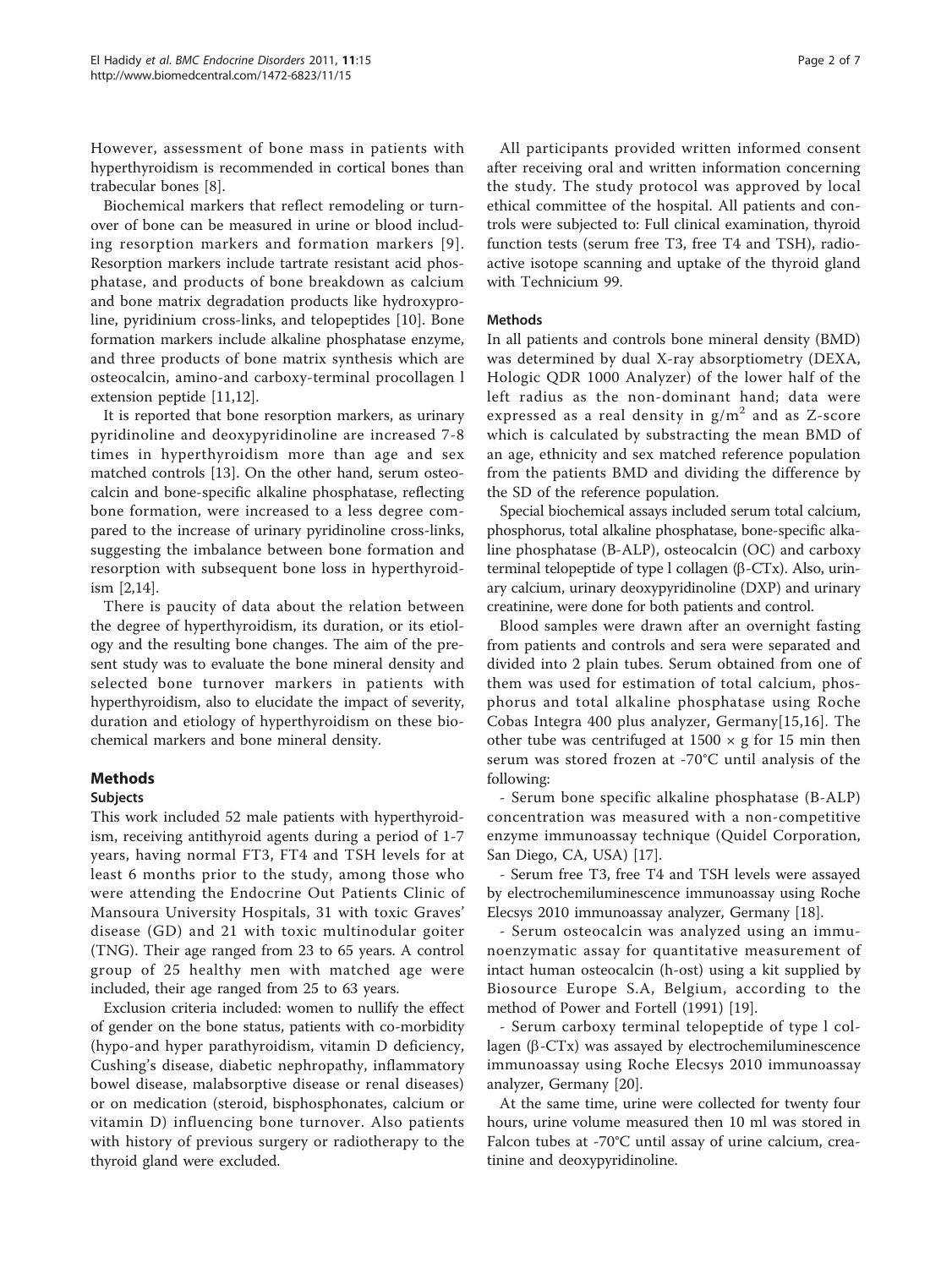- Urine deoxypyridinoline was analyzed by Immulite Pyrilinks-D chemiluminscent enzyme-labeled immunoassay using Immulite-1000 DPC, Los Angeles, according to the method of Reid et al (2004) [[21](#page-6-0)]. Urinary deoxypyridinoline (DXP) was corrected for urinary creatinine and a ratio of DXP in nmol/l/urinary creatinine in mg/dl was calculated.

### Statistical Methods

Data were statistically analyzed using SPSS computerized package by Fisher's exact test to compare differences in rates and Student t-test for differences in parametric data. Significance of correlation and the relative contribution of each variable were assessed by Spearman Rank correlation test. P value < 0.05 was considered significant.

# Results

Table 1: Showed the clinical data (as age, body weight, hight, body mass index BMI and duration of thyrotoxic state) and the results for thyroid function test for all hyperthyroid patients (GD&TNG) and controls.

Table [2:](#page-3-0) In patients with GD and TNG, there were significantly higher serum levels of B-ALP ( $P < 0.01$ ), OC (P < 0.0001),  $\beta$ -CTx (P < 0.01) compared to controls. Also urinary calcium/urinary creatinine ratio, urinary DXP and urinary DXP/urinary creatinine ratio were significantly higher in GD and TNG patients compared to controls ( $P < 0.01$ ). At the same time, BMD was significantly lower in patients with GD and TNG compared to controls. However, there were non-significant difference in patients with Graves' disease compared to those with toxic nodular goiter, as regard bone formation markers (serum B-ALP and osteocalcin), bone resorption markers (serum  $\beta$ -CTx, urinary calcium/urinary creatinine, urinary DXP and urinary DXP/urinary creatinine ratio) and BMD ( $P > 0.05$ ).

Correlation between free T3 and biochemical markers of bone turnover revealed a significant positive

correlation with all studied parameters. B-ALP ( $r = 0.37$ , P < 0.01), serum OC (r = 0.62, P < 0.001), serum β-CTx  $(r = 0.60, P < 0.001)$ , urinary calcium/urinary creatinine ratio ( $r = 0.46$ ,  $P < 0.01$ ) and urinary DXP/urinary creatinine ratio (r = 0.52,  $P < 0.001$ ). Also, correlation between free T4 and bone turnover markers revealed a significant positive correlation with B-ALP ( $r = 0.43$ ,  $P <$ 0.01), serum OC (r = 0.65, P < 0.001), serum  $\beta$ -CTx (r  $= 0.65$ ,  $P < 0.001$ ), urinary calcium/urinary creatinine ratio ( $r = 0.61$ ,  $P < 0.001$ ) and urinary DXP/urinary creatinine ratio ( $r = 0.49$ ,  $P < 0.01$ ). While, significant negative correlation between TSH and biochemical markers of bone turnover was present, B-ALP (r = -0.39, P < 0.01), serum OC (r = -0.42, P < 0.01), serum β-CTx (r  $= -0.36$ ,  $P < 0.01$ ), urinary calcium/urinary creatinine (r  $= -0.26$ ,  $P < 0.05$ ) and urinary DXP/urinary creatinine ratio (r = -0.32, P < 0.05) (Figure [1&](#page-3-0)[2\)](#page-4-0).

Z-score of Bone mineral density measured at the lower half of the left radius in patients with Graves' disease  $(-1.7 \pm 0.5)$  was not significantly different from those with toxic multinodular goiter  $(-1.6 \pm 0.6)$  (table [3\)](#page-4-0).

Correlation between the Z-score of BMD in hyperthyroid patients and free T3, free T4 as well as biochemical markers of bone turnover revealed a nonsignificant relation with any of them (r value for B-ALP  $-0.18$ , serum OC r =  $-0.14$ , Serum  $\beta$ -CTx r =  $-0.15$ , urinary calcium  $r = -0.09$  and urinary DXP/urinary creatinine ratio  $r = -0.12$ ) (table [4](#page-4-0)). While, correlation between duration of the thyrotoxic state and assessed bone turnover markers revealed a significant positive correlation with all of them. However, the BMD measured as real density  $(g/m^2)$  or Z-score in the studied hyperthyroid patients was negatively correlated with the duration of thyrotoxic state ( $r = -0.68$ ,  $P < 0.05$ ) (table [5\)](#page-4-0) (Figure [3\)](#page-5-0).

# **Discussion**

Remodeling is essential for bone health. Remodeling is coupled with simultaneous formation and resorption of

Table 1 Clinical characteristics and thyroid functions tests of patients with hyperthyroidism (GD and TNG) and controls.

| <b>Parameters</b>           | $GD (n = 31)$   | TNG $(n = 21)$  | Controls ( $n = 25$ ) | P1                       | P <sub>2</sub> |
|-----------------------------|-----------------|-----------------|-----------------------|--------------------------|----------------|
| Age (years)                 | $43 \pm 10$     | $44 \pm 8$      | $42 + 11$             | >0.05                    | >0.05          |
| Body weight (kg)            | $69.5 + 8.0$    | $68.0 + 12.0$   | $86.0 + 10.0$         | < 0.05                   | < 0.05         |
| Hight (cm)                  | $170 + 10$      | $173 + 10$      | $173 + 13$            | >0.05                    | >0.05          |
| BMI ( $kg/m2$ )             | $27.5 \pm 3.1$  | $27.8 \pm 2.8$  | $30.2 + 2.9$          | >0.05                    | >0.05          |
| Duration of disease (years) | $2.9 + 1.2$     | $3.0 + 1.5$     | $\sim$                | $\overline{\phantom{a}}$ |                |
| Serum TSH (uU/ml)           | $0.89 \pm 0.47$ | $1.01 \pm 0.36$ | $3.31 \pm 0.76$       | < 0.01                   | < 0.01         |
| Serum Free T3 (pmol/l)      | $6.14 \pm 2.32$ | $5.62 \pm 1.42$ | $4.57 \pm 1.43$       | < 0.01                   | < 0.05         |
| Serum Free T4 (pmol/l)      | $20.8 + 6.2$    | $19.8 + 5.7$    | $17.9 + 4.26$         | < 0.05                   | < 0.05         |

P1: Graves' diseases (GD) vs control

P2: Toxic multinodular goiter (TNG) vs control

Significant P < 0.05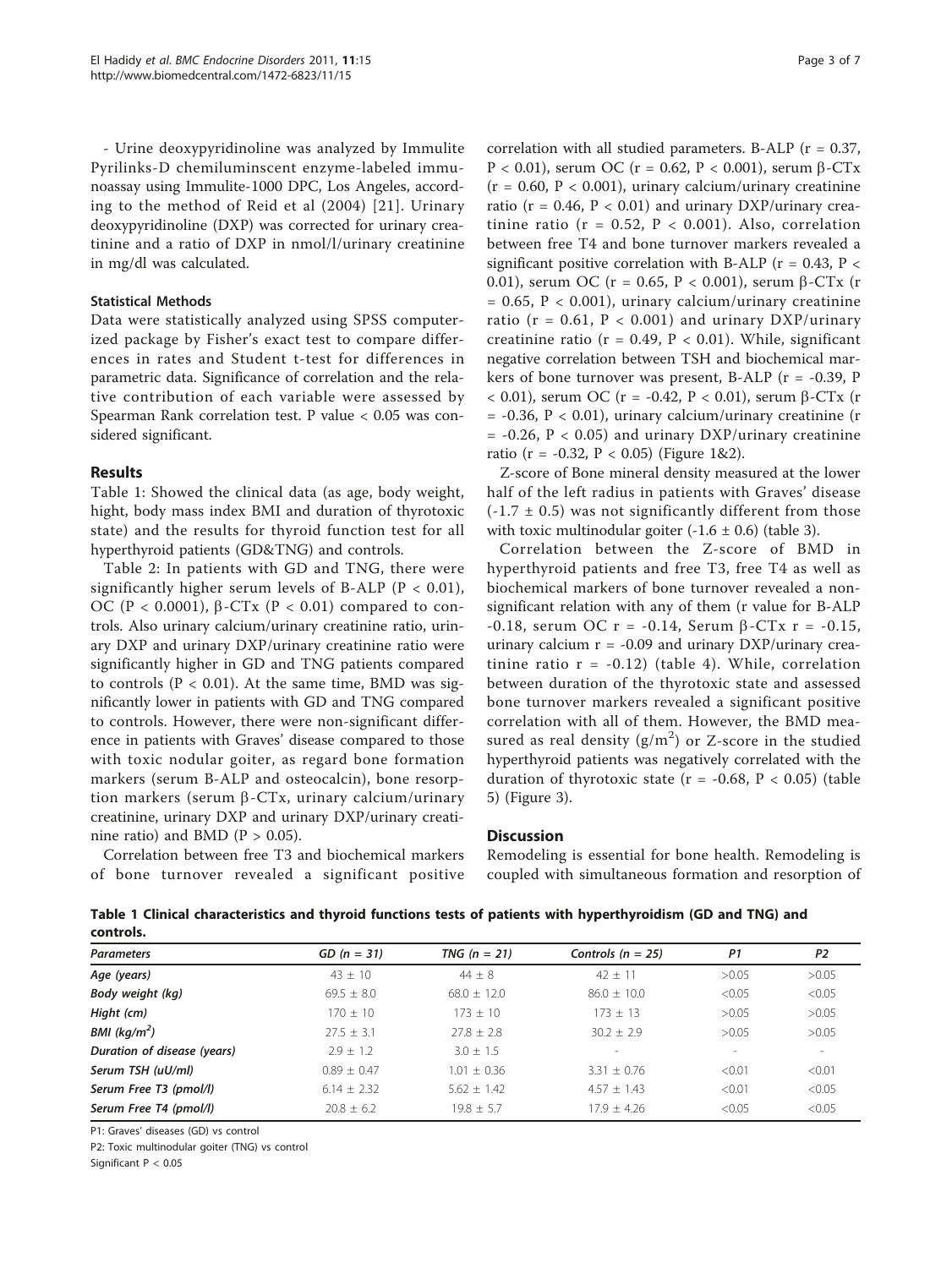| <b>Parameters</b>               | GD<br>$(n = 31)$  | TNG<br>$(n = 21)$ | Controls<br>$(n = 25)$ | Significant    |                |       |
|---------------------------------|-------------------|-------------------|------------------------|----------------|----------------|-------|
|                                 |                   |                   |                        | P <sub>1</sub> | P <sub>2</sub> | P3    |
| Serum B-ALP (KAU/I)             | $4.9 + 3.6$       | $4.3 \pm 2.6$     | $2.2 \pm 0.8$          | < 0.01         | < 0.01         | >0.05 |
| Serum calcium (mg/dl)           | $9.5 \pm 1.0$     | $9.8 \pm 1.0$     | $9.8 \pm 0.5$          | >0.05          | >0.05          | >0.05 |
| Serum phosphorus (mq/dl)        | $3.9 \pm 0.6$     | $4.0 \pm 0.6$     | $4.0 \pm 0.7$          | >0.05          | >0.05          | >0.05 |
| Serum osteocalcin (ng/ml)       | $12.9 \pm 4.0$    | $11.9 \pm 4.1$    | $6.6 \pm 1.6$          | < 0.0001       | < 0.0001       | >0.05 |
| Serum $\beta$ -CTx (ug/l)       | $4.5 \pm 0.8$     | $4.1 \pm 0.6$     | $3.3 \pm 0.6$          | < 0.01         | < 0.01         | >0.05 |
| Ur. calcium/urinary creatinine  | $0.54 + 0.07$     | $0.49 + 0.05$     | $0.36 + 0.05$          | < 0.001        | < 0.01         | >0.05 |
| UDXP (nmol/l)                   | $68 + 24$         | $73 \pm 22$       | $49.8 + 26$            | < 0.01         | < 0.01         | >0.05 |
| <b>UDXP/urinary creatinine</b>  | $12.6 \pm 5.5$    | $13.5 \pm 5.0$    | $6.3 \pm 1.8$          | < 0.001        | < 0.001        | >0.05 |
| BMD at lower radius ( $q/cm2$ ) | $0.780 \pm 0.215$ | $0.799 \pm 0.232$ | $0.952 \pm 0.170$      | < 0.01         | < 0.01         | >0.05 |

<span id="page-3-0"></span>Table 2 Markers of bone turnover and BMD in patients with Graves' disease and toxic multinodular goiter versus control.

Data: Mean ± SD

Significant P at < 0.05

bone, but after middle age bone loss occurs because resorption exceeds formation. This imbalance is aggravated by many disease states [[22](#page-6-0)]. Hyperthyroidism is one of the conditions associated with bone loss and increased fracture risk [[4,](#page-5-0)[23](#page-6-0),[24](#page-6-0)]. Biochemical markers that reflect remodeling can be assessed in blood or urine [[9](#page-5-0),[13](#page-5-0)]. In the present work, we aimed to study some markers of bone turnover and bone mineral density and their relation to hyperthyroidism with different etiology.

The significantly higher bone formation markers (serum bone specific alkaline phosphatase and serum osteocalcin) and bone resorption markers (Serum  $\beta$ -CTx, urinary calcium and urinary deoxypyridinoline) in both patients with toxic Graves' disease and toxic multinodular goiter, found in the present work, confirms the high turnover state in the skeleton of patients with hyperthyroidism. There was a significant correlation between both free T3 and free T4 to B-ALP, serum OC as bone formations markers, and Serum  $\beta$ -CTx, urinary calcium/urinary creatinine ratio, urinary DXP and urinary DXP/urinary creatinine ratio as bone resorption markers. The high bone turnover markers in thyrotoxic patients with significant decrease in bone mineral density proved by the Z-score of the studied patients confirms the thyrotoxic osteopathy reported by many authors [[2,4,9,](#page-5-0)[14,23](#page-6-0)-[26\]](#page-6-0).

Thyroid hormones affect bone cells both in vitro and in vivo by stimulating osteoblast and osteoclast cells with more bone resorption and increased skeletal remodeling [[27\]](#page-6-0). The exact mechanism of the deleterious effect of thyroid hormone on bone is poorly understood [[23,24\]](#page-6-0). However, some authors reported that, bone loss in thyrotoxicosis may be as a direct stimulating effect of excess thyroid hormone acting locally on bone [[4](#page-5-0)]. Also, TSH deficiency could be partly responsible for the skeletal loss seen in thyrotoxicosis [[23](#page-6-0)], because it has been proposed that TSH may be a direct negative regulator of bone turnover acting via the TSH receptor on both osteoblasts and osteoclasts [[24](#page-6-0),[28](#page-6-0)]. As TSH inhibits

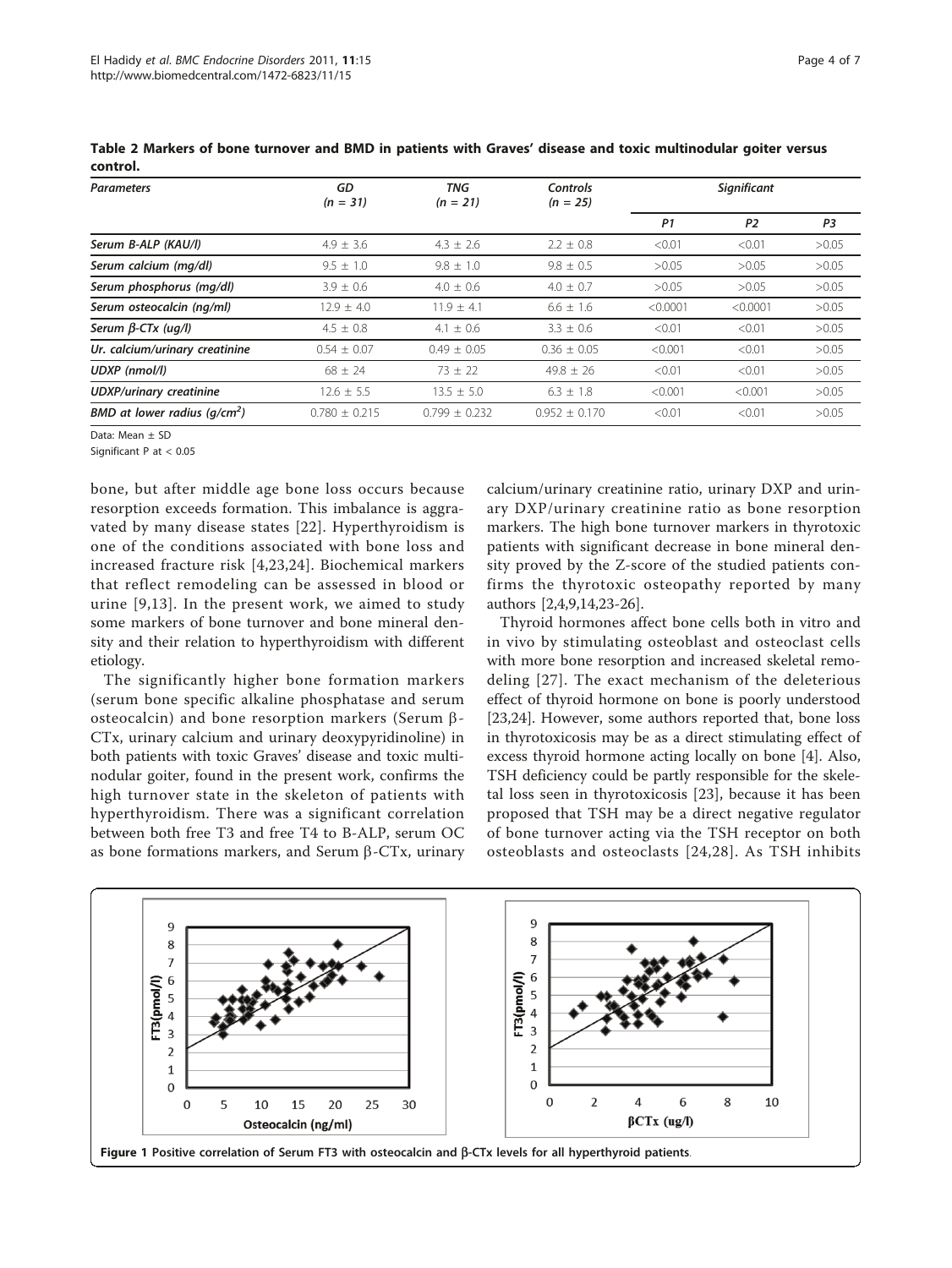<span id="page-4-0"></span>

Table 3 Z-score of bone mineral density in Graves' disease patients, toxic multinodular goiter patients and controls.

|                                                                                                                                              | Graves' Disease<br>$(n = 31)$ | <b>Toxic Nodular</b><br>goiter ( $n = 21$ ) | Controls<br>$(n = 25)$ | Significance |          |       |
|----------------------------------------------------------------------------------------------------------------------------------------------|-------------------------------|---------------------------------------------|------------------------|--------------|----------|-------|
|                                                                                                                                              |                               |                                             |                        | P1           | P2       | P3    |
| $Mean \pm SD$                                                                                                                                | $-1.7 + 0.5$                  | $-1.6 + 0.6$                                | $-0.20 \pm 0.26$       | < 0.000111   | < 0.0001 | >0.05 |
| $\mathbb{R}^d$ and $\mathbb{R}^d$ are the set of $\mathbb{R}^d$ . The set of $\mathbb{R}^d$ and $\mathbb{R}^d$ are the set of $\mathbb{R}^d$ |                               |                                             |                        |              |          |       |

P1: Graves' disease vs controls

P2: Toxic multinodular goiter vs controls.

P3: GD vs TNG

Table 4 Correlation between Z-score of bone mineral density in hyperthyroid patients with thyroid hormones as well as markers of bone turnover.

| Free T <sub>3</sub> | Free T4     | Serum<br><b>B-ALP</b> | Serum<br>ос | Serum<br>$B$ -CTx | Urinary calcium/<br>urinary creatinine | Urinary DXP/<br>urinary creatinine |
|---------------------|-------------|-----------------------|-------------|-------------------|----------------------------------------|------------------------------------|
| $r = -0.12$         | $r = -0.09$ | $= -0.18$             | $r = -0.14$ | $= -0.15$         | $= -0.09$                              | $= -0.12$                          |
| P > 0.05            | P > 0.05    | P > 0.05              | P > 0.05    | P > 0.05          | P > 0.05                               | P > 0.05                           |

Table 5 Correlation between duration of thyroid disease with markers of bone turnover and Z-score of BMD at left radius.

|              | Serum<br><b>B-ALP</b> | Serum<br>Osteocalcin | Serum<br>$\beta$ -CTx | Urinary Calcium/<br>urinary creatnine | UDXP/<br>urinary creatinine | Z-score<br><b>BMD</b> |
|--------------|-----------------------|----------------------|-----------------------|---------------------------------------|-----------------------------|-----------------------|
| r value      | 0.33                  | 0.28                 | 0.29                  | 0.34                                  |                             | $-0.68$               |
| significance | 0.01:                 | $\leq 0.05$          | 0.05                  | 0.01                                  | $\leq 0.05$                 | 0.001                 |

osteoclast formation and survival and also inhibits osteoblasts differentiation [[29](#page-6-0)]. In addition, increased serum interleukin-6 concentration in hyperthyroid patients favors osteoclasts production may be effectors of the action of parathyroid hormones on bone [\[2](#page-5-0),[4](#page-5-0)].

Several factors may be incriminated in thyrotoxic bone loss [\[30](#page-6-0)]. Severity and duration of the hyperthyroid state are related to bone turnover and bone mass [\[11](#page-5-0),[31\]](#page-6-0). In the present study, duration of the disease was proved to be significantly related to bone mineral density as measured by real density and Z-score, also it was

significantly related to the bone turnover markers, both of bone formation as serum B-ALP and serum OC, or bone resorption markers as Serum  $\beta$ -CTx, urinary calcium, urinary DXP and urinary DXP/urinary creatinine ratio. This comes in disagreement with Diamond et al (1994) who did not find a relation between the duration of the thyrotoxic state and the degree of bone loss in their study on pre- and postmenopausal women [\[32](#page-6-0)]. It is noteworthy that the present work studied men while, they studied pre-and postmenopausal women. Also, Nekrasova et al (2005) found that, the reduction in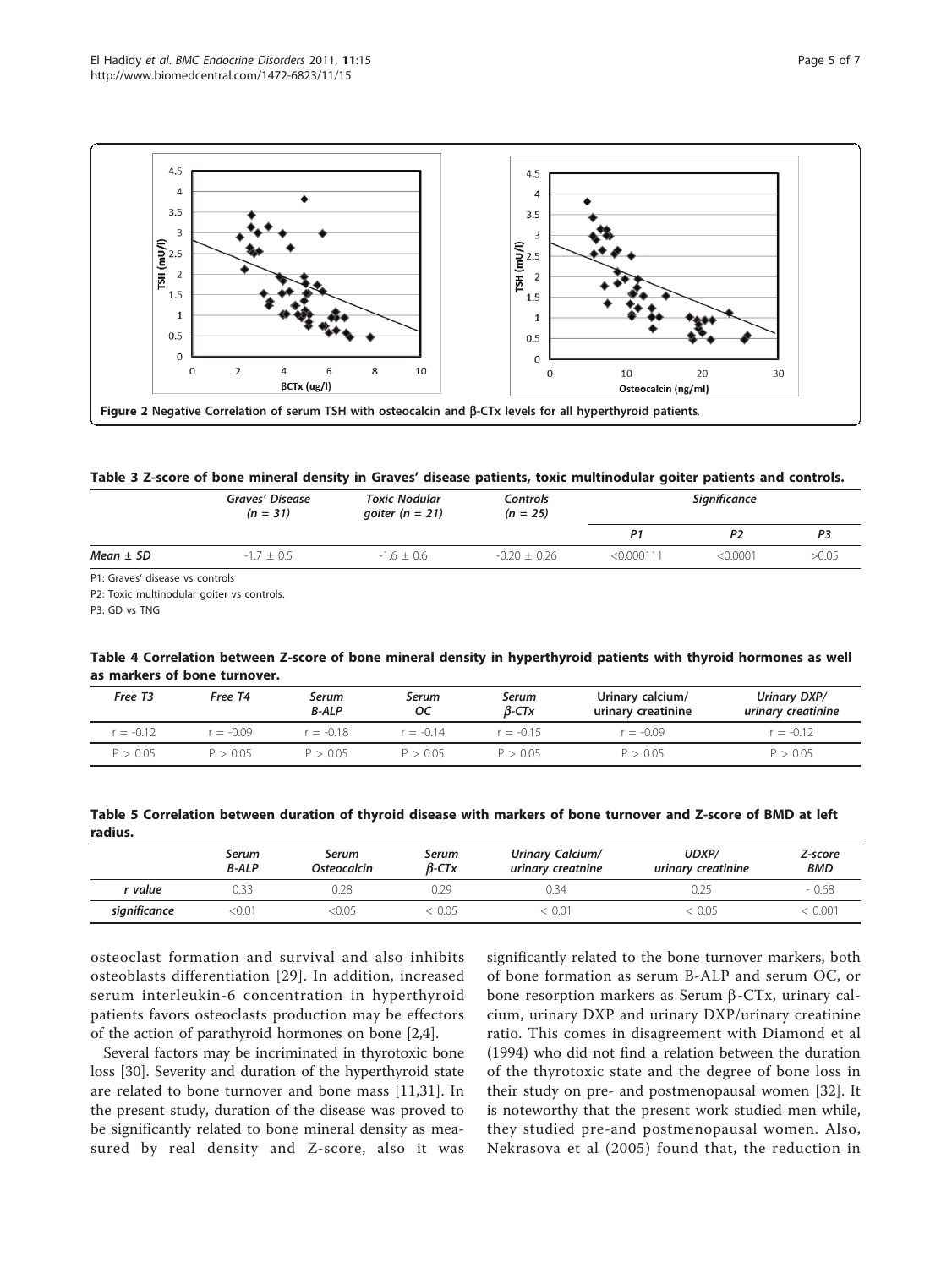<span id="page-5-0"></span>

BMD most frequent and severe in patients with severe thyrotoxicosis but this loss of BMD does not depend on disease duration [\[31](#page-6-0)].

Bone densitometric studies proved that all sites of bone including axial and appendicular skeleton were affected in patients with hyperthyroidism [\[33\]](#page-6-0), but Van de ven and Erdtsieck studies (2008) revealed that changes in cortical bone (appendicular skeleton like femur and radius) were more prominent than cancellous bone (axial skeleton as spine) [4]. In the present study, bone densitometry was done on the left radius and BMD Z-score for patients with toxic GD was not significantly different from that of patients with TNG. Furthermore, markers of bone turnover, whether of bone formation (serum B-ALP and OC) or bone resorption markers (Serum  $\beta$ -CTx, urinary DXP, urinary DXP/urinary creatinine ratio and urinary calcium/urinary creatinine ratio) were not significantly different in both categories of patients. This finding confirms the report of Jodar et al (1997) and Belaya et al (2007), they found no difference in bone mineral density in patients with Graves' disease compared to those with toxic multinodular goiter [7,[34](#page-6-0)].

In the present work, although confirming decreased bone mineral density in the studied patients, there was a non-significant relation to either free T3 or free T4 or to any of the biochemical markers of bone turnover studied (B-ALP, serum OC, Serum  $\beta$ -CTx, urinary DXP crosslinks, urinary DXP/urinary creatinine ratio and urinary calcium/urinary creatinine ratio). Variability in the duration of the thyrotoxic state could be the explanation behind the discordance between bone mineral density and severity of thyrotoxic state or bone turnover state.

#### Conclusion

It is concluded that men with hyperthyroidism have significant bone loss with higher biochemical markers of bone turnover. The severity and duration of hyperthyroidism directly related to the derangement of biochemical markers of bone turnover and to the degree of bone loss. The etiology of the thyrotoxic state is not related to the degree of derangement in bone turnover markers or to the degree of bone loss.

#### Acknowledgements

We are grateful to the support of our colleague for their assistance. Also, we are grateful for our patients and control subjects for their agreement to chair in this study.

#### Author details

<sup>1</sup>Internal Medicine Department, Faculty of Medicine, Mansoura University, Egypt. <sup>2</sup>Clinical Pathology Department, Faculty of Medicine, Mansoura University, Egypt. <sup>3</sup>Diagnostic Radiology Department, Faculty of Medicine Mansoura University, Egypt.

#### Authors' contributions

MG conceived of the study, participated in its design and coordination, sequence alignment and drafted the manuscript. SSA participated in the sequence alignment and drafted the manuscript and carried out the immunoassays and carried out the statistical analysis. EM participated in the design of the study and sequence alignment. MA participated in the design of the study and performed the bone mineral density. All authors read and approved the final manuscript.

#### Received: 24 March 2011 Accepted: 6 August 2011 Published: 6 August 2011

#### References

- 1. Allain TJ, McGregor AM: [Thyroid hormones and bone.](http://www.ncbi.nlm.nih.gov/pubmed/8254298?dopt=Abstract) J Endocrinol 1993, 139:9-18.
- 2. Akalin A, Colak O, Alatas O, Efe B: Bone remodeling markers and serum cytokines in patients with hyperthyroidism. Clin Endocrinol 2002, 57(1):125-129.
- 3. Udayakumar N, Chandrasekaran M, Rasheed MH, Suresh RV, Sivaprakash S: [Evaluation of bone mineral density in thyrotoxicosis.](http://www.ncbi.nlm.nih.gov/pubmed/17075661?dopt=Abstract) Singapore Med J 2006, 47(11):947-950.
- 4. Van de ven AC, Erdtsieck RJ: Changes of bone mineral density, quantitative ultrasound parameters and markers of bone turnover during treatment of hyperthyroidism. The Netherlands J Medicine 2008, 66(10):428-432.
- 5. Vestergaard P, Mosekilde L: [Hyperthyroidism, bone mineral, and fracture](http://www.ncbi.nlm.nih.gov/pubmed/12930603?dopt=Abstract) [risk-a meta-analysis.](http://www.ncbi.nlm.nih.gov/pubmed/12930603?dopt=Abstract) Thyroid 2003, 13(6):585-593.
- 6. Campos-Pastor MM, Munoz-Torres M, Escobar-Jimenez F, et al: [Bone mass](http://www.ncbi.nlm.nih.gov/pubmed/8324416?dopt=Abstract) [in females with different thyroid disorders: influence of menopausal](http://www.ncbi.nlm.nih.gov/pubmed/8324416?dopt=Abstract) [status.](http://www.ncbi.nlm.nih.gov/pubmed/8324416?dopt=Abstract) Bone and Mineral 1993, 21:1-8.
- 7. Jodar E, Munoz-Torres M, Escobar-Jimenez F, et al: Bone loss in hyperthyroid patients and in former hyperthyroid patients controlled on medical therapy: influence of etiology and menopause. J Clin Endocrinol 1997, 47:279-285.
- 8. Greenspan SL, Greenspan FS: [The effect of thyroid hormone on skeletal](http://www.ncbi.nlm.nih.gov/pubmed/10357695?dopt=Abstract) [integrity.](http://www.ncbi.nlm.nih.gov/pubmed/10357695?dopt=Abstract) Ann Intern Med 1999, 130(9):750-758.
- 9. Barsal G, Taneli F, Atay A, Hekimsoy Z, Erciyas F: [Serum osteocalcin levels](http://www.ncbi.nlm.nih.gov/pubmed/15240927?dopt=Abstract) [in hyperthyroidism before and after antithyroid therapy.](http://www.ncbi.nlm.nih.gov/pubmed/15240927?dopt=Abstract) Tohoku J Exp Med 2004, 203(3):183-188.
- 10. Kraenzlin ME, Seibel M: Measurement of biochemical markers of bone resorption. In Dynamics in bone and cartilage metabolism. Edited by: Seibel M, Robins S, Bilezikian J. Academic Press; 2006:541-564.
- 11. Al-Shoumer KAS, Vasanthy BA, Al-Zaid MM: [Effects of treatment of](http://www.ncbi.nlm.nih.gov/pubmed/16690458?dopt=Abstract) [hyperthyroidism on glucose homeostasis, insulin secretion and markers](http://www.ncbi.nlm.nih.gov/pubmed/16690458?dopt=Abstract) [of bone turnover.](http://www.ncbi.nlm.nih.gov/pubmed/16690458?dopt=Abstract) Endocr Pract 2006, 12(2):121-130.
- 12. Naylor KE, Eastell R: Measurement of biochemical markers of bone formation. In Dynamics of bone and cartilage metabolism. Edited by: Seibel M, Robins S, Bilezikian J. Academic Press; 2006:529-540.
- 13. Kraenzlin ME, Kraenzlin CA, Meier C, Giunta C, Steinmann B: [Automated](http://www.ncbi.nlm.nih.gov/pubmed/18653826?dopt=Abstract) [HPLC assay for urinary collagen cross-links: effect of age, menopause,](http://www.ncbi.nlm.nih.gov/pubmed/18653826?dopt=Abstract) [and metabolic bone diseases.](http://www.ncbi.nlm.nih.gov/pubmed/18653826?dopt=Abstract) Clin Chem 2008, 54:1546-1553.